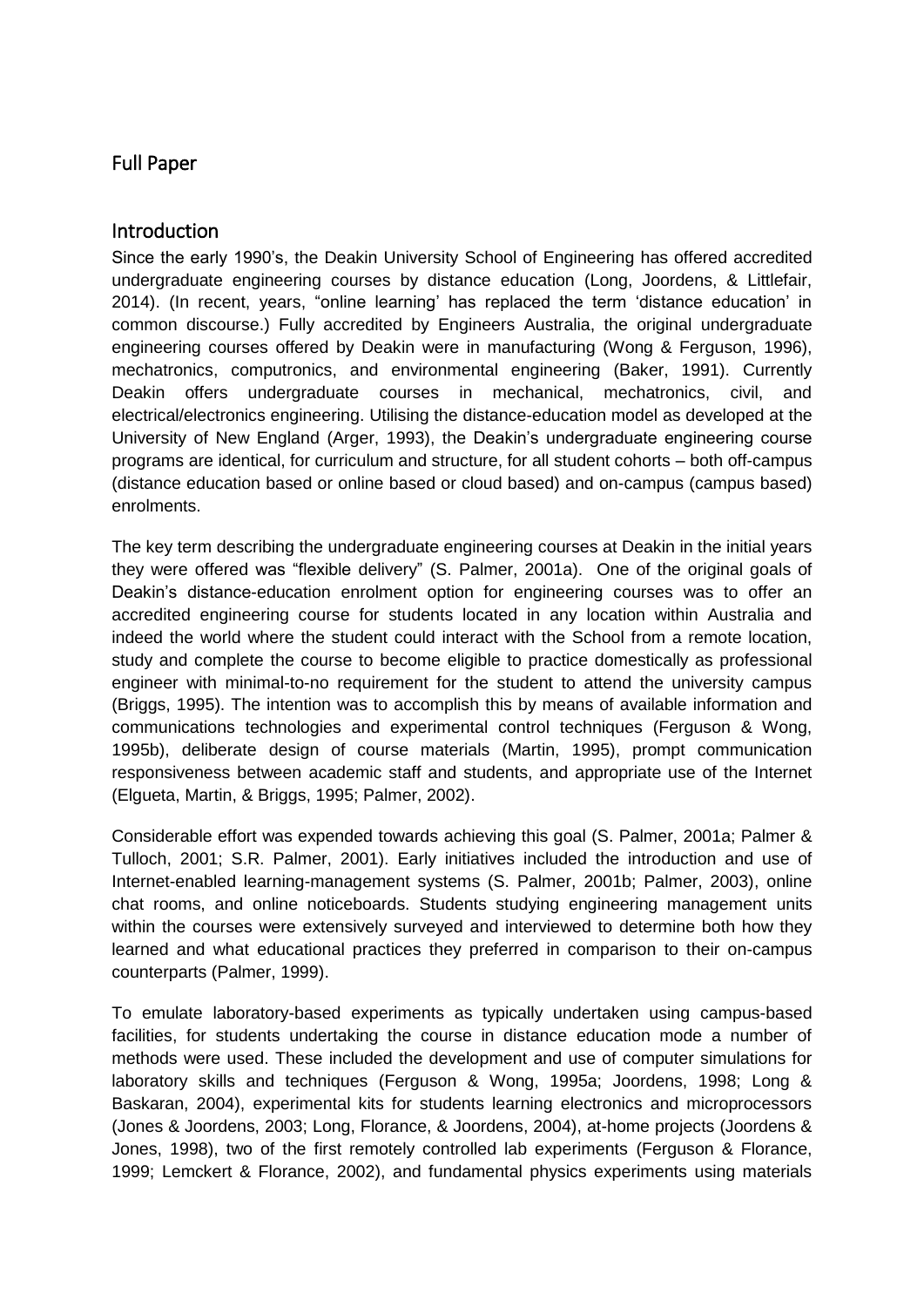that could be locally sourced by the student (Long, Stannard *et al.*, 2012). These methods were found to be particularly successful for the distance education students undertaking the mechatronics-engineering course. By 2004, the off-campus student cohort had grown to nearly half of all full-time-equivalent enrolments for the offered undergraduate engineering courses.

At that time, off-campus students were directed to self-manage their learning activities in a primarily asynchronous mode with study materials typically provided to the students via postal mail in the form of hardcopy study guides and student assignments provided by the student for marking in the same manner. Although at the time, some study resources and information was also provided online for off-campus Deakin engineering students the use of electronic communications technologies (email, telephone calls) was primarily for *ad-hoc* communications and discussions with lecturers and tutors. An obvious element of the community of inquiry missing at the time was peer-interactions amongst students (within the on-campus cohort and amongst both on-campus and off-campus cohorts). Moore defined this as learner-learner (or inter-learner) interaction and a valuable, if not essential, form of interaction to adequately exist in distance education (Moore, 1989). Palmer considers these issues as they relate to the domestic (Australian-based) distance education student and states that the key to successful learning and teaching is to create flexible systems (a sustainable online content development model) that can accommodate changes in content, technology, and student needs (S.R. Palmer, 2001).

Teaching an off-campus (distance education) student cohort requires a new role for academic staff and administrators in order to support the off-campus students with their administrative and learning needs. This new role is typically in addition to providing support to the traditional on-campus (campus based) student cohort. Research indicates that, for various reasons, off-campus students have higher withdrawal rates than on-campus students and that undergraduate engineering students have one of the lowest course completion rates. Palmer suggested in his literature (Palmer & Bray, 2003) that for those students who complete an undergraduate engineering course, off-campus students tend to exhibit better academic performance than on-campus students.

## Engineers Australia and distance education in engineering

From 2000 onwards a significantly revised domestic engineering undergraduate program accreditation system, as managed by Engineers Australia, increased the scrutiny of accredited domestic undergraduate engineering courses that were provided in distanceeducation mode. This led to the development of specific policies and recommendations for Australian universities that offer accredited engineering courses in distance-education mode (Bradley, 2007): one of the key recommendations being that off-campus enrolled engineering students should periodically attend some campus-based activities throughout the course.

In 2003, following an accreditation review conducted by Engineers Australia of engineering courses at Deakin University, the accreditation panel requested that mandatory campusbased activities be incorporated into the course program for off-campus students. The panel's report was also critical of some of the 'at home' experiments offered for off-campus students, in lieu of campus laboratory-based experiments, as being either based too much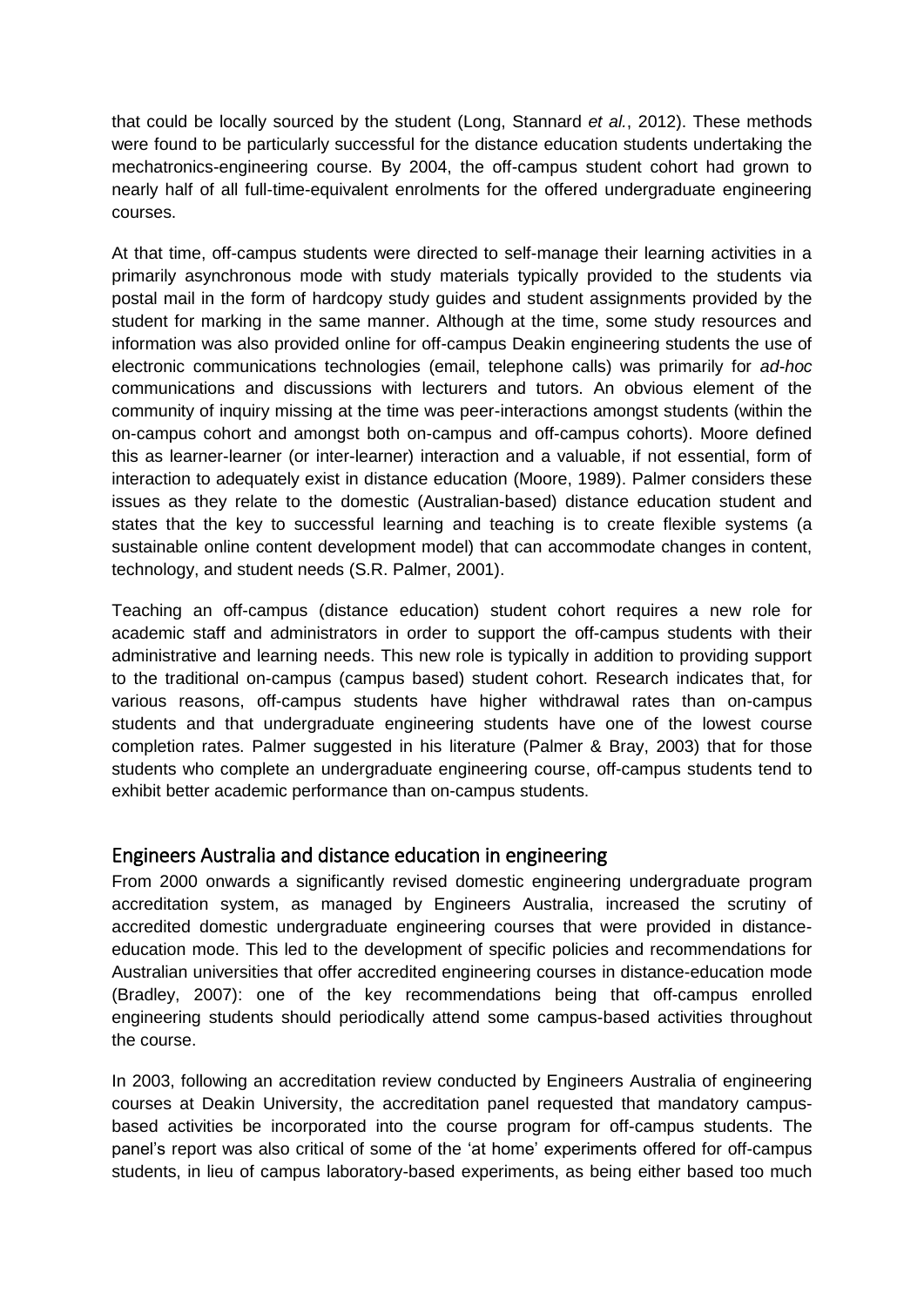on computer simulation or not being 'engineering' enough (in the sense of providing the same experience as corresponding campus-based activities). For instance, some of the review panel members expressed the opinion that experiment kits supplied to off-campus students had a toy-like appearance and were thus not worthy of use in engineering studies at a higher education level. The panel requested that Deakin include a mandatory requirement for all off-campus students enrolled in an accredited undergraduate engineering course attend two-week residential school per year of equivalent fulltime study load at the campus where the Engineering School is based. The panel's recommendation was that Deakin develop this mandatory course component by adopting the residential school component of accredited undergraduate engineering courses as offered at the time by the University of Southern Queensland (Morgan, Fulcher, & Ku, 1999).

The 2003 accreditation panel in its report specified the following goals for inclusion in the new mandatory campus-based activities for off-campus students:

- Physical interaction between off-campus students and the University in general and with the teaching staff in particular.
- Interaction and networking with fellow students, both off-campus and on-campus.
- The opportunity to complete on-campus practical activities.
- The opportunity to see real engineers in action.
- The opportunity to visit some engineering and manufacturing workplaces.

In particular, the outcome of the 2003 accreditation process for undergraduate courses offered by Deakin had a clear message: the almost complete reliance on asynchronous teaching and learning methods and the absence of campus-based activities in the course program needed to be addressed. In essence, the panel found that there needed to be a greater diversity of interactions experienced by distance education students during the engineering course and perhaps unknowingly at the time, the panel reflected Biggs' proposal on learning and interactions (that enable learning) that, "Learning is thus a way of interacting with the world," (Biggs, 1999).

## Evolution of the first-year residential schools

The 2003 panel recommended that the residential schools to be introduced by Deakin in the undergraduate engineering program include:

- 1. Student attendance at on-campus lectures and tutorials
- 2. Completion of most practical activities required by the course
- 3. Teamwork-building exercises and group work
- 4. Guest lectures by practicing professional engineers
- 5. Engineering industry site visits
- 6. Joint sessions for both off-campus and on-campus students, including project presentations
- 7. Final-year project presentations organised as a conference to be attended by all students in third and fourth years.

In 2004 the undergraduate Bachelor of Engineering course program at Deakin consisted of eight equally weighted academic units for the first year (level 1):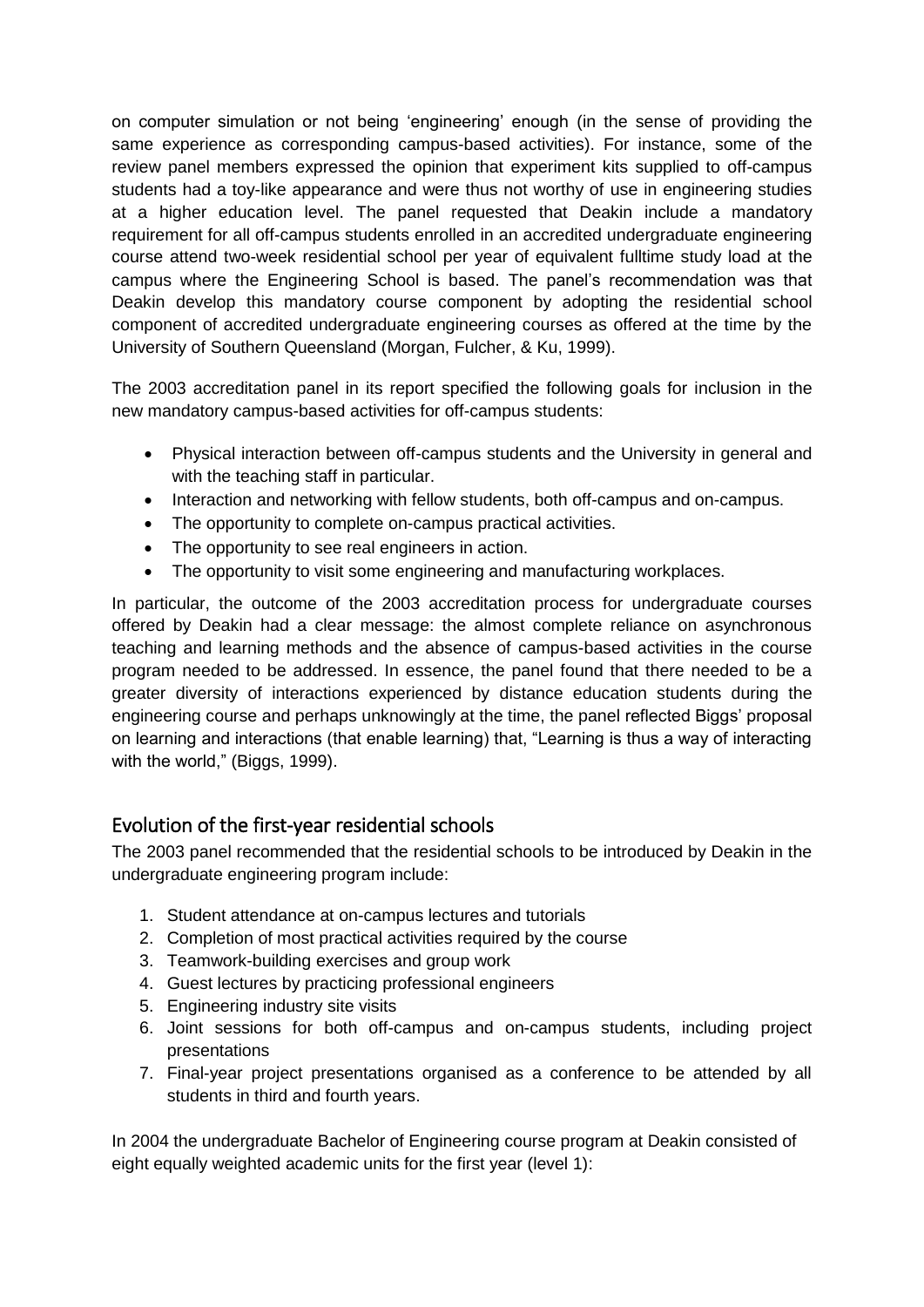- 1. Fundamentals of Technology Management (introduction to engineering, research skills, communication, and teamwork).
- 2. Engineering Physics
- 3. Introduction to Design and CAD
- 4. Mathematical Methods
- 5. Engineering Materials 1
- 6. Electronics and Electrical Systems
- 7. Calculus
- 8. Introduction to Computer Software and Programming.

The first four units were offered in semester one and the second four in semester two. At that time, off-campus students typically undertook a 50 percent study load for the course such that the first level of the course was attempted and completed over two consecutive academic years.

The first engineering residential school at Deakin was conducted during the second semester of 2005. Held over two weeks, it was administered as a zero-credit-point unit (SEP199 Engineering Professional Practice) and attendance was compulsory for all offcampus students enrolled in any first level units of the course during that semester.

To help make adequate space for the attendees, it was held overlapping one week of the mid-semester break. During this week practical sessions were held in physics (held over from semester one), electronics, and materials. During the second week guest lectures and a site visit were held. All students completed a team-based mini-project that culminated with a written report and oral presentations at the end of the second week. Students were also given free time to work on assignments, attend on-campus classes, and meet their lecturers, and opportunities to collaborate and socialise with their peers. The first-year (level one) residential school proceeded in the same form in 2006.

In 2007 the course program included residential schools, one per year (level) of the course. For administration purposes the residential schools were attached to the corresponding engineering management unit for each year (level) of the course. For example, the first year (level one) residential school was conducted during the same trimester as the first year (level one) engineering management unit (Fundamentals of Technology Management) so that all off-campus students enrolled in that unit were required to attend the associated two-week residential school during that semester. The structure of the course program thus consisted of four compulsory residential schools, each of two week duration, to be undertaken by offcampus students progressively as they advanced through the course and for most, a requirement to participate an residential school at the campus at least once every two years (for a student enrolled part time on a 50% equivalent full time student load basis). This practice and format continued through to 2012.

#### Results and Discussion

With some very rare exceptions, virtually all (97% or more) off-campus students in first-year have been attending the residential school each year. Off-campus academic marks in all units were comparable to the corresponding on-campus marks. A detailed analysis of student attendance, perceptions, and marks will be presented in a forthcoming paper. From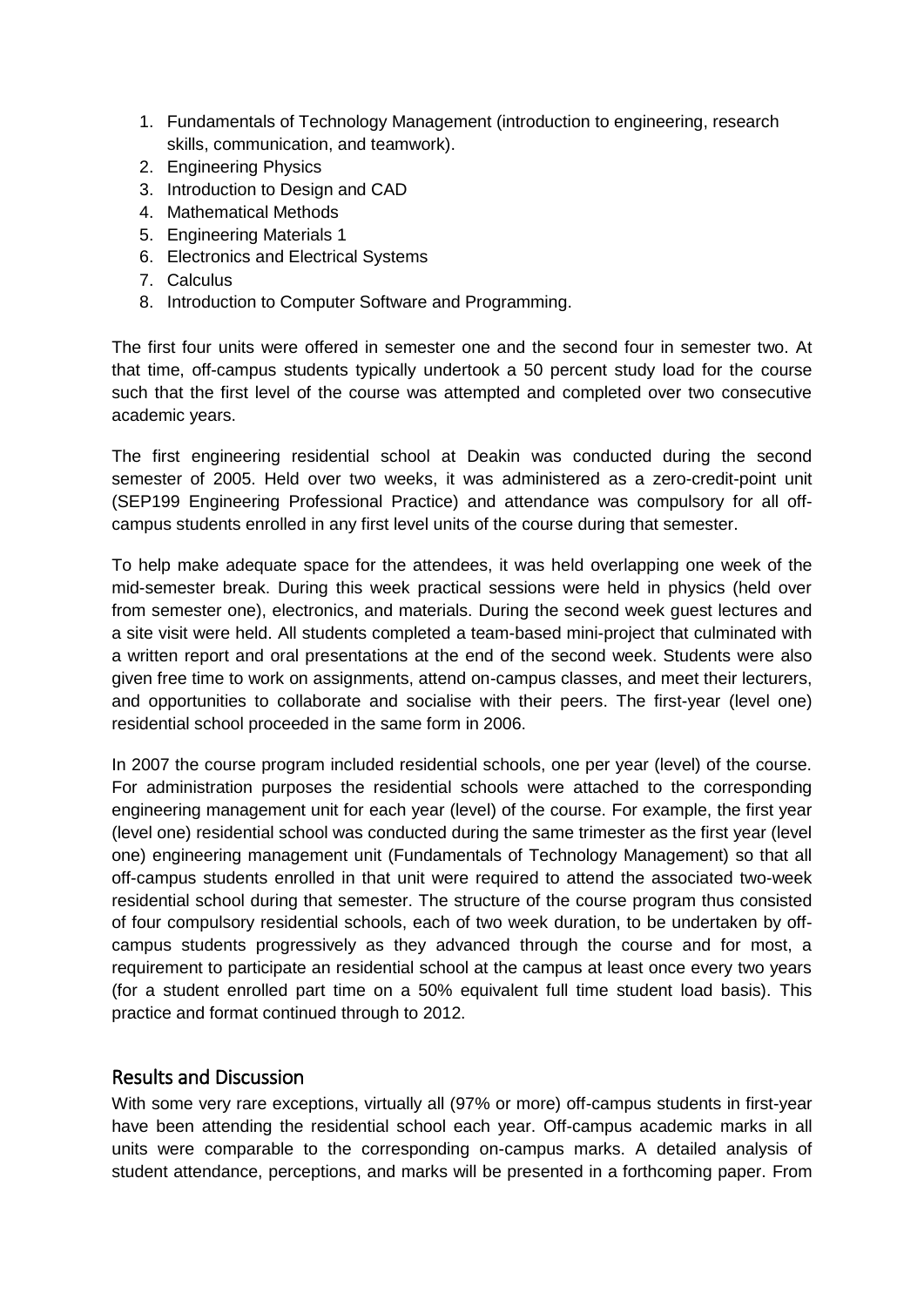anecdotal evidence and discussions with attending students, the largest difficulties these students faced in attending was travelling long distances (including interstate), and the need to take time away from work and family. One unfortunate immediate result was that offcampus numbers in the Bachelor of Engineering dropped from nearly half of the total enrolment in 2004 to less than 25% by 2008 (Long *et al.*, 2014). This result is not surprising, and is consistent with other studies (Cameron, Davidson *et al.*, 1991; Herrmann, Cameron, & Davidson, 1991; Palmer & Bray, 2005).

In 2013 the engineering course programs were revised so that the on-campus attendance requirement no longer existed within the four two-week residential schools. Instead the oncampus attendance requirement by off-campus students was linked to specific activities for all academic units in the course: a shift from a multi-activity multi-week residential school per year (level) of the course that required on campus attendance to unit-specific learning and/or assessment activities that required one to two days of on campus attendance. Two significant impacts from this change immediately occurred: the first was to increase the frequency of campus attendance by off-campus students (typically from once every two years to every trimester in which academic units were being attempted) and the second was to reduce the period of time that the student was at the campus during the trimester (since the duration depended on the number of academic units being studied and the corresponding on campus activities for that unit).

Desai states that when designing and implementing online education, providing a sense of community with constructive feedback and providing an open forthcoming communication as well as recognising membership and feelings of friendship, cohesion, and satisfaction among learners is one of the greatest challenges for learning institutions and instructors (Desai, Hart, & Richards, 2008). Desai's recommendations comply with the proposition that in higher education a 'community of inquiry' should exist (Garrison & Cleveland-Innes, 2005) and that it must include 'various combinations of interaction among content, teachers, and students' (Anderson & Garrison, 1997).

Hall, Jones, and Palmer (Hall, Jones, & Palmer, 2006) in their research discuss a number of critical issues faced by off-campus students in distance education modes. These issues are:

- Student access to course teaching and learning materials;
- Student access to university teaching staff;
- Student access to general course-related information;
- Student access to university facilities (library resources etc.)

The later change to on-campus attendance requirements in accredited courses has, as would be expected, impacted with causation the off-campus student experience. Some of the impacts were immediately observable such as the increased frequency of campus attendance by off-campus students so that a majority of this cohort now attend the campus two to three times per year (at least once per trimester whilst enrolled in academic units). This change has resolved an issue that has existed with the accredited course program to align with the preferences of Engineers Australia's accreditation board (and review panels) since 2003 to ensure all students studying an accredited engineering undergraduate course participate in on campus activities in every semester/trimester which they are actively studying.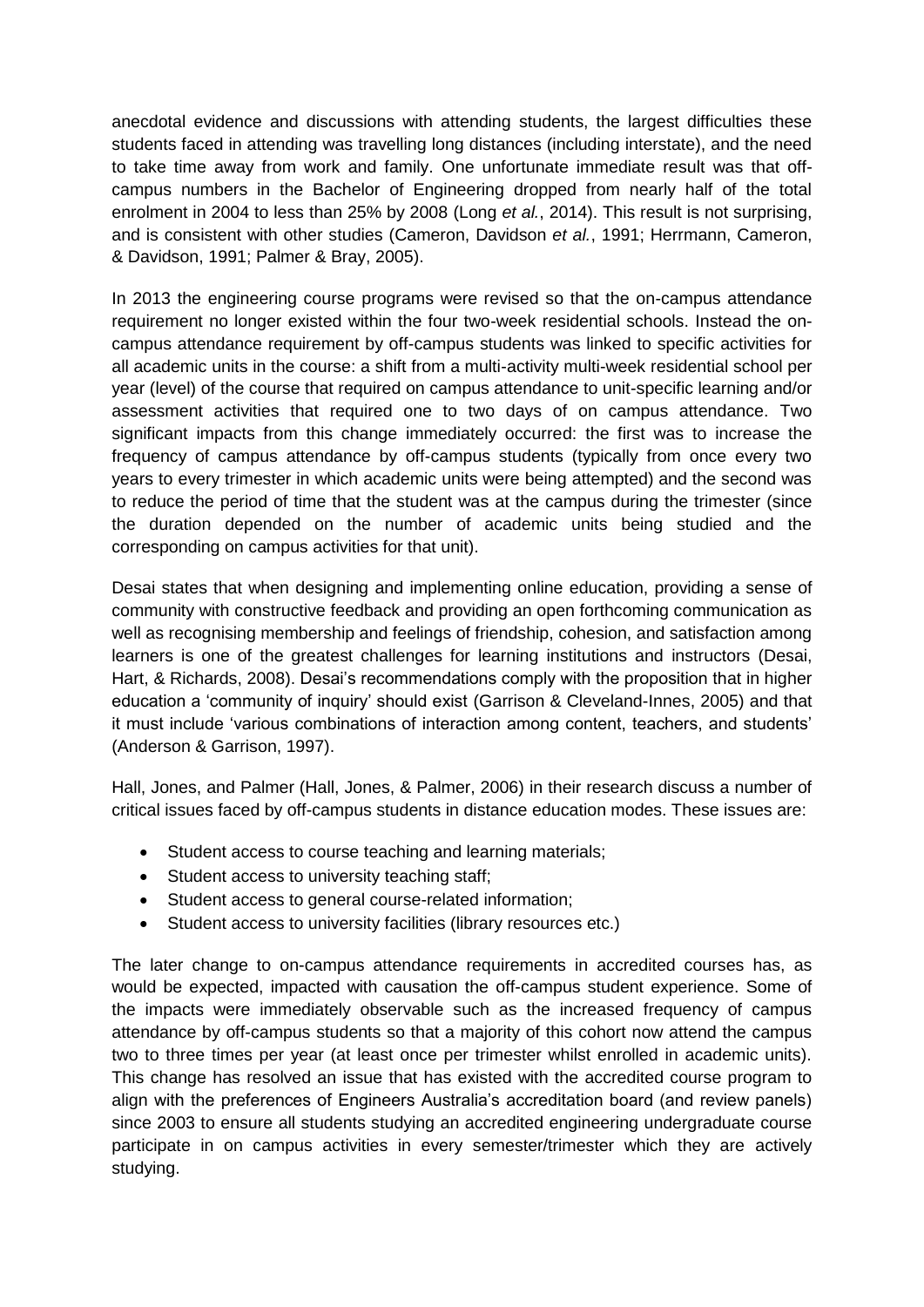However the unit-based campus attendance requirements has also resulted in a reduction of course-related on campus activities requiring attendance (as provided in the residential school program) to the on campus attendance requirement being solely for assessmentrelated activities such as laboratory experiments and oral presentations. Although other activities are offered during the trimester week that these unit specific mandatory on campus assessment-related activities occur, the shift from mandatory to voluntary attendance for these often-considered 'optional' activities has resulted in a lower participation rate by the off-campus students in forms of interaction that rely on a physical presence to provide a particular experience, e.g., attending lectures (asynchronous interaction controlled by the teacher), attending tutorials (synchronous interaction between tutor-students and studentsstudents), attending formal and informal social activities with peer students (from different student cohorts and possibly across different courses, age groups, cultures, etc.), and attending presentations by staff, students, and guest speakers.

Considering the development and improvement of the learning performance of off-campus students, the current on-campus requirements of off-campus students enrolled in an accredited undergraduate engineering course at Deakin involved a missed opportunity to identify, evaluate, and address deficiencies in a student's thinking abilities. Especially as observed in a student's ability to articulate knowledge and ideas to others (such as participating in a live oral presentation or interactive discussion with others present in the room) and the ability to identify weaknesses or deficiencies in their thinking abilities from these observations (Herrington, Reeves, & Oliver, 2014).

The student's own perceptions of the learning environment also demands consideration in this context. Traditionally the typical off-campus student studying an undergraduate engineering course at Deakin has been mature age, qualified and working in a trade or technical occupation, and experiencing life as a university student for the first time. Furthermore a significant proportion of this cohort consider, apply, enrol, and commence studies in distance-education mode without having visited any of the university's campus or even any university campus. It follows that a significant opportunity exists to alter or reinforce an off-campus student's perception of the located learning environment while visiting the campus (or campuses) relevant to the institution and to their enrolled course. If the student's experience of being on campus is limited or restricted to only a few types of activities and interaction types then errors and deficiencies in their perceptions of the located learning environment (and also possibly of the online learning environment) may remain and may lead to lower learning performance and/or motivation and retention issues (Lizzio, Wilson, & Simons, 2002). For example, an off-campus student whose lack of awareness of the formal (institution-provided) and informal (peer-provided) support available to them as a student attempting to incorporate tertiary studies into their established lifestyle may lose the motivation to engage, or remain engaged, in their studies or may fail to find and exploit opportunities to develop and improve their cognitive and learning abilities (Devlin, 2002).

The issues of interaction (academic and social) and of inclusiveness of the student role into lifestyle was considered and a peer-assisted learning initiative developed at USQ or their offcampus engineering students (Huijser, Kimmins, & Evans, 2008). One specific aim of providing peer assisted learning for the off-campus engineering students was to enhance the "college socialisation process, with peers providing role models and instilling enthusiasm for learning," (Watson, 2000).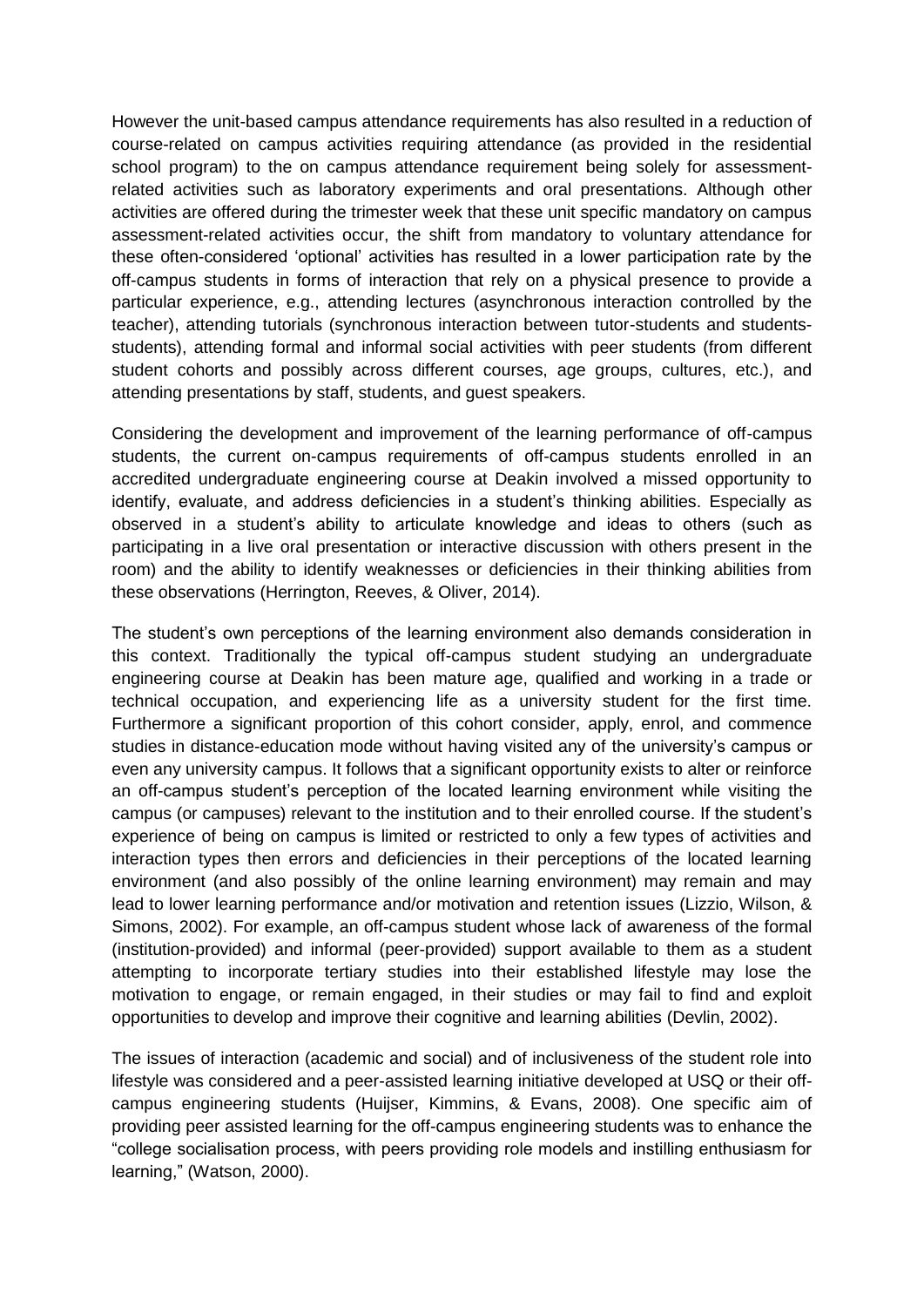Considering the entire student cohort studying undergraduate engineering (on- and offcampus students), Brodie *et al*. identify another potentially missed opportunity in not incorporating adequate located learning activities and interactions involving off-campus students: considering that a majority of off-campus students studying undergraduate engineering are at the same time employed in an engineering-related industry occupation then an opportunity exists to enhance 'learning in the classroom' through the involvement of these students in the learning activities (Brodie, Brodie, & Lucke, 2014). This proposition also broadens the potential to include all student cohorts for improved learning development and outcomes through appropriate design and implementation of blended learning in engineering courses and further justifies a need for further research of blended learning for engineering courses that have on campus and off campus student cohorts.

It is now common, if not the default, in higher education for many courses including engineering undergraduate and graduate courses to employ a mixed-mode learning environment where students are supported in their learning during the course by a combination of technologies and methods so that both located and online learning modes exist and are experienced simultaneously. For distance-based education Huang *et al.* define this as a mixed-mode *e*-learning environment (MMEL) where the deliberate mix of modes seeks to address issues often encountered with online learning (such as learning performance and online participation) by including advantages of located learning (such as synchronous communication in close proximity with peers and teachers and physical environment) (Huang, Lin, & Huang, 2012).

Recently the term 'blended learning' has emerged to describe the use of a mix of located learning and online learning modes. As a more generic term, as compared to MMEL, it can be applied equally to both on-campus and off-campus students and across the spectrum of online and located learning mode composites. 'Blended learning' also offers a term to incorporate the temporal dimension of learning, in particular, synchronous (predominant in located learning activities and interactions) and asynchronous (predominant in online learning activities and interactions).

From our experience, we recommend to other institutions starting residential schools of their own that they exploit the mandatory on-campus-presence requirement to enhance learning outcomes, well publicised timetables be available to students before trimester begins (certainly before census date), a standardised academic week during trimester be set for all residential schools, encourage student feedback on the program, and apply a practice of uniformity and consistency in how the programme is managed, especially mandated student attendance. We also believe that a minimum amount of social interaction among all students and their lecturers should be incorporated into the residential schools as a mandatory attendance requirement for all students, off-campus as well as on-campus.

#### **CONCLUSION**

This paper describes the development of the mandatory residential school component of accredited distance education undergraduate engineering courses at Deakin University with a particular focus on how the residential school program has been implemented at level one (first-year full-time equivalent level) of the course. Our residential schools for off-campusmode students have been running for over 10 years. We have found that the educational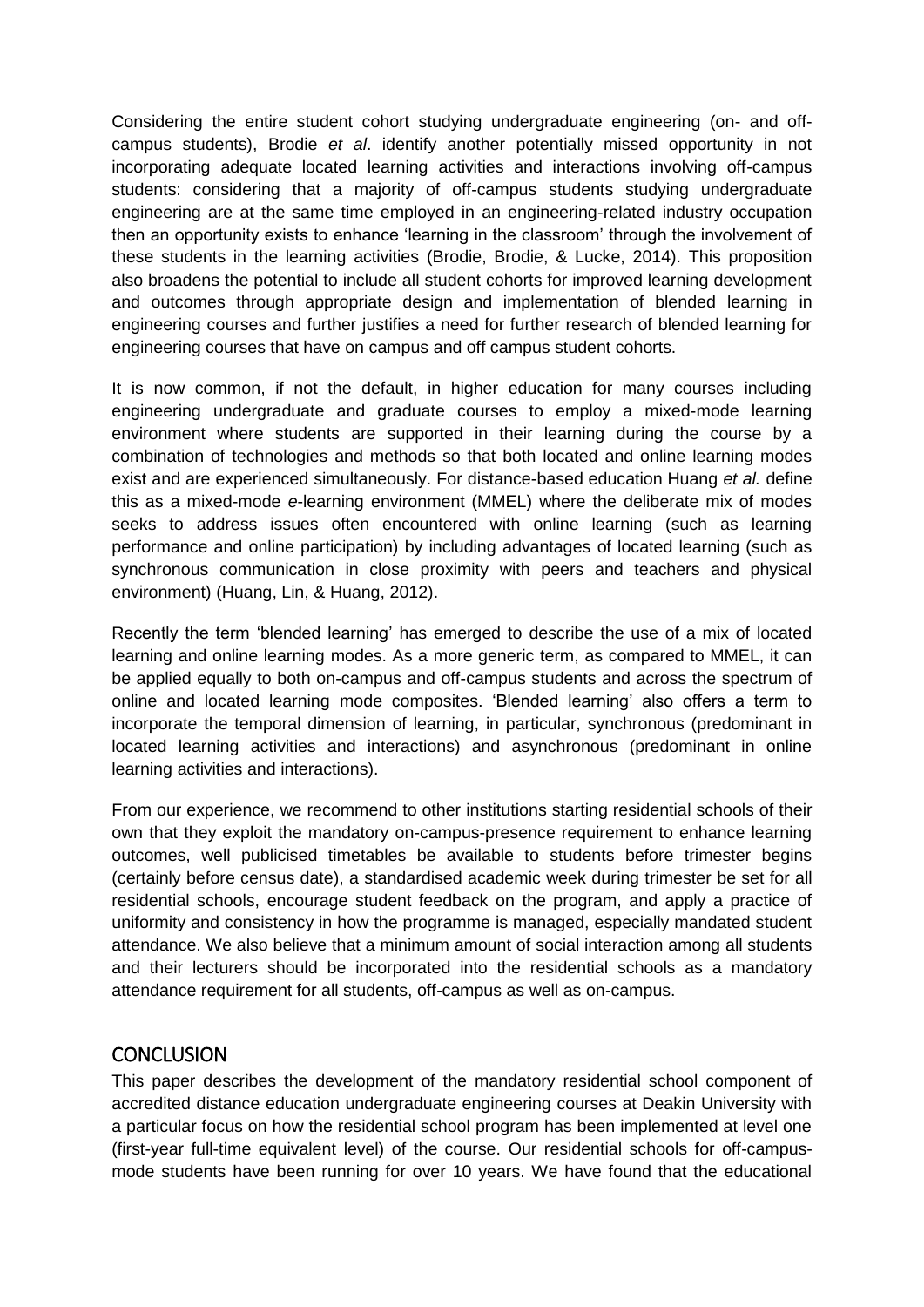and social advantages to the student outweigh the disadvantages. We also argue that the social aspects of the residential schools should not be overlooked when designing an offcampus residential programme.

### References

- Anderson, T, & Garrison, DR (1997). New roles for learners at a distance. *Distance learners in higher education: Institutional responses for quality outcomes. Madison, WI: Atwood Publishing*.
- Arger, G. (1993). Australia. In G. Arger, J. LaBonte, S. Y. Wong, C. Brahmawong, T. Kariya & A. Yoshida (Eds.), *Distance Education in ASIA and the Pacific: Country Papers* (Vol. 1, pp. 1- 13). Japan: National Institute for Media Education.
- Baker, L.E. (1991). Engineering/Technology Programs by Distance Education. In J. B. Agnew & C. Cresswell (Eds.), *Broadening Horizons of Engineering Education* (pp. 120-125). Adelaide: Australiasian Association for Engineering Education and the University of Adelaide.
- Biggs, John (1999). What the Student Does: teaching for enhanced learning. *Higher Education Research & Development* **18**(1), 57-75.
- Bradley, A. (2007). *Engineers Australia Policy on Accreditation of Programs Offered in Distance Mode*. Canberra: Engineers Australia.
- Briggs, H. (1995). Towards Student-Centred Engineering Education at Deakin University: a Case Study in Implementing Flexible Learning Philosophies. In F. Nouwens (Ed.), *Distance Education: Crossing Frontiers*. Rockhampton, QLD: Central Queensland University.
- Brodie, Lyn, Brodie, Ian, & Lucke, Terry. (2014). CDIO–can it be adapted for Distance Education? Paper presented at the Proceedings of the 2014 Australasian Association for Engineering Education Conference.
- Cameron, J., Davidson, G., Herrmann, H., Dekkers, J., Livingston, K., Warner, L., & Wilkinson, J. (1991). *On Campus Activities in the Nationwide Provision of Distance Education*. Canberra: Australian Government Department of Employment, Education, and Training.
- Desai, M.S. , Hart, J. , & Richards, T.C. (2008). E-Learning: Paradigm Shift in Education *Education*  **129**(2), 327-334
- Devlin, Marcia (2002). Taking Responsibility for Learning isn't Everything: A case for developing tertiary students' conceptions of learning. *Teaching in Higher Education* **7**(2), 125-138.
- Elgueta, D.A., Martin, T.B., & Briggs, H.C. (1995). Using the internet and the world wide web to deliver engineering education. In Z. J. Pudlowski & P. L. P. Darvall (Eds.), *Proceedings of the International Congress of Engineering Deans and Industry Leaders* (pp. 229-235). Melbourne: Monash University.
- Ferguson, C., & Florance, J. (1999). Internet Access to a Flexible Manufacturing Cell. *Proceedings of the International Symposium on Manufacturing Systems, Second World Manufacturing Congress*, Durham, U.K.
- Ferguson, C., & Wong, K.K. (1995a). Issues in Using Computer-Aided Learning Programs to Enhance Engineering Teaching – a Case Study. In Z. J. Pudlowski & P. L. P. Darvall (Eds.), *Proceedings of the International Congress of Engineering Deans and Industry Leaders* (pp. 198-203). Melbourne: Monash University.
- Ferguson, C., & Wong, K.K. (1995b). The Use of Modern Educational Technologies in the Flexible Delivery of Engineering Degree Programs *Internationalisation of Engineering Education* (pp. 261-265). Melbourne: Australasian Association for Engineering Education.
- Garrison, D. Randy, & Cleveland-Innes, Martha (2005). Facilitating Cognitive Presence in Online Learning: Interaction Is Not Enough. *American Journal of Distance Education* **19**(3), 133-148.
- Hall, W., Jones, J.T., & Palmer, S. (2006). Providing a practical education for off-campus engineering students. *British Journal of Engineering Education* **5**(1), 49-57.
- Herrington, J. , Reeves, T.C. , & Oliver, R. (2014). Authentic learning environments. In J. M. Spector, M. D. Merrill, J. Elen & M. J. Bishop (Eds.), *Handbook of Research on Educational Communications and Technology* (pp. 401-412). New York: Springer.
- Herrmann, H. , Cameron, J., & Davidson, G. (1991). On‐campus requirements in remote area Australian distance education. *Open Learning* **6**(2), 21-27.
- Huang, Eugenia Y, Lin, Sheng Wei, & Huang, Travis K (2012). What type of learning style leads to online participation in the mixed-mode e-learning environment? A study of software usage instruction. *Computers & Education* **58**(1), 338-349.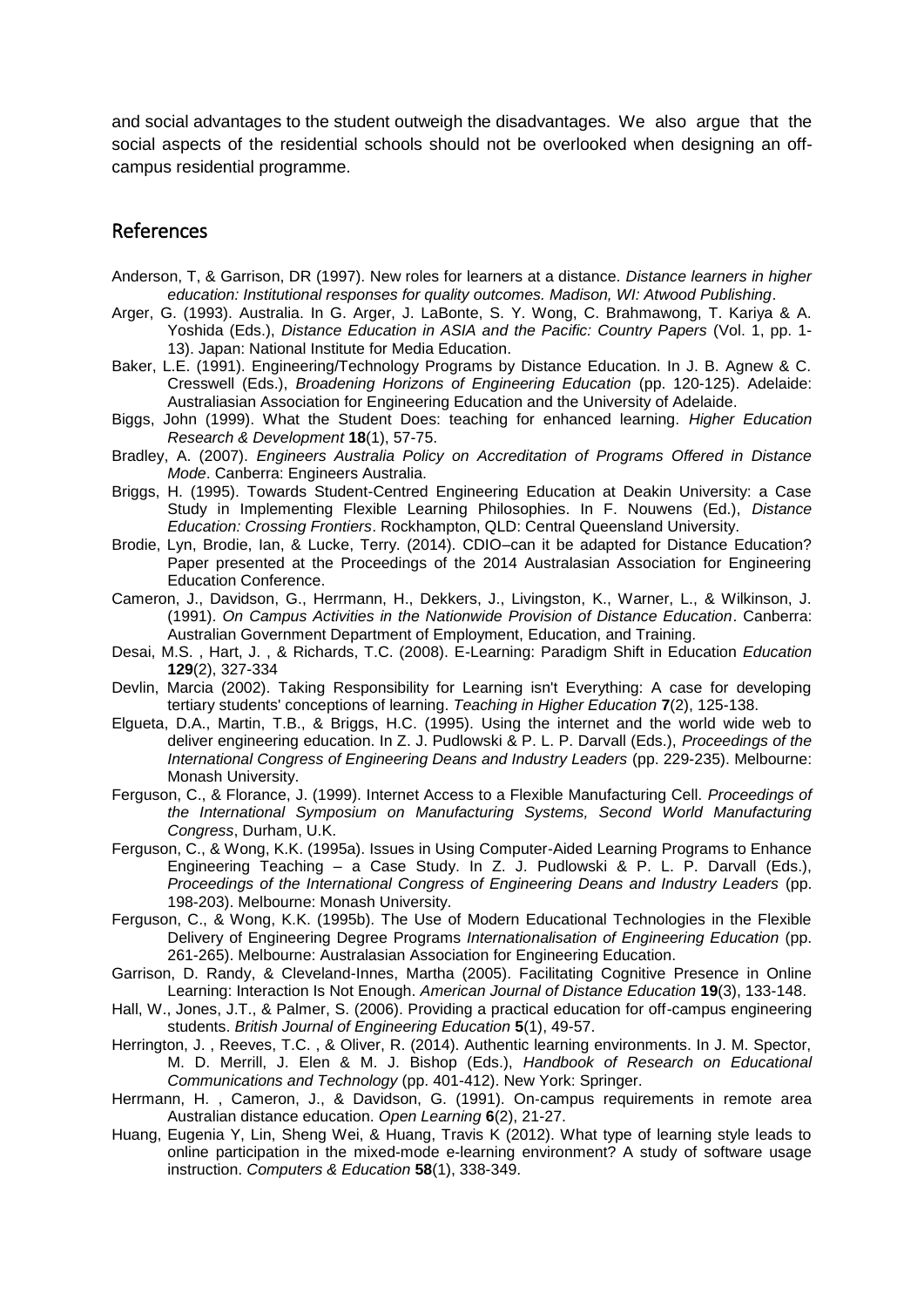Huijser, Henk, Kimmins, Lindy, & Evans, Peter (2008). Peer assisted learning in fleximode: Developing an online learning community. *Australasian Journal of Peer Learning* **1**(1), 7.

- Jones, J.T., & Joordens, M. (2003). Distance Learning for Laboratory Practical Work in Microcontrollers. *International Journal of Engineering Education* **19**(3), 455-459.
- Joordens, M. (1998). Programmable Logic Controller Simulator for Distance Education. *Proceedings of the 10th Annual Convention and Conference of the Australasian Association for Engineering Education*, Central Queensland University.
- Joordens, M., & Jones, J.T. (1998). Multi-disciplinary Design-and-Build Projects in Mechatronic Engineering Degree Courses *Proceedings of the 11th Australasian Conference on Engineering Education*, Adelaide, 26-29 September.
- Lemckert, C., & Florance, J. (2002). Real-Time Internet Mediated Laboratory Experiments for Distance Education Students. *British Journal of Educational Technology* **33**(1), 99-102.
- Lizzio, Alf, Wilson, Keithia, & Simons, Roland (2002). University Students' Perceptions of the Learning Environment and Academic Outcomes: Implications for theory and practice. *Studies in Higher Education* **27**(1), 27-52.
- Long, J.M., & Baskaran, K. (2004). Engineering education down under: Distance teaching at Deakin University, Australia. *Proceedings of the 2004 American Society for Engineering Education Annual Conference & Exposition*, Salt Lake City.
- Long, J.M., Florance, J.R., & Joordens, M. (2004). The use of home experimentation kits for distance students in first-year undergraduate electronics. *Proceedings of the 2004 American Society for Engineering Education Annual Conference & Exposition*, Salt Lake City.
- Long, J.M., Joordens, M.A., & Littlefair, G. (2014). Engineering Distance Education at Deakin University Australia. *Proceedings of the IACEE 14th World Conference on Continuing Engineering Education*, Stanford University, California, 24-27 June 2014. [http://iacee2014.stanford.edu/papers.php.](http://iacee2014.stanford.edu/papers.php)
- Long, J.M., Stannard, W.B. , Chenery, K., & Joordens, M.A. (2012). Physics Practicals for Distance Education in an Undergraduate Engineering Course. *Proceedings of the 2012 Australasian Association for Engineering Education Conference*, Melbourne, 3-5 December.
- Martin, T.B. (1995). Using the Internet and the World Wide Web to Deliver Engineering Education. In Z. J. Pudlowski & P. L. P. Darvall (Eds.), *Proceedings of the International Congress of Engineering Deans and Industry Leaders* (pp. 229-235). Melbourne: Monash University.
- Moore, M.G. (1989). Editorial: Three types of interaction. *American Journal of Distance Education*  **3**(2), 1-7.
- Morgan, M.J., Fulcher, R.L., & Ku, H.S. (1999). Innovative residential schools for engineering degree courses. *Quarterly Journal of Singapore Institute of Engineering Technologists* **18**(4), 53.
- Palmer, S. (1999). Engineering management studies as part of continuing engineering education. *International Journal of Continuing Engineering Education and Life-Long Learning* **9**(2), 128- 137.
- Palmer, S. (2001a). Engineering flexible teaching and learning in engineering education. *European Journal of Engineering Education* **26**(1), 1-13.
- Palmer, S. (2001b). On- and off-campus engineering student usage of a computer conferencing system. *Journal of Research on Computing in Education* **33**(3), 280-298.
- Palmer, S. (2002). A review of strategic issues in using the internet for teaching and learning. *Australasian Journal of Engineering Education* **1**(1), 1-11.
- Palmer, S. (2003). Evaluating on-line technology to support students studying engineeering management in summer semester. *Summer Academe: a Journal of Higher Education* **4**, 59- 70.
- Palmer, S., & Bray, S. (2003). Comparative academic performance of engineering and technology students at Deakin University, Australia. *International Journal of Continuing Engineering Education and Life-Long Learning* **13**(1), 132-147.
- Palmer, S., & Bray, S. (2005). Assessing the likely impact of mandatory residential sessions for engineering and technology students. *Proceedings of the 2005 ASEE/AaeE 4th Global Colloquium on Engineering Education*, Sydney, September 26-30 2005.
- Palmer, S., & Tulloch, W. (2001). The evolution of on-line teaching and learning in engineering at Deakin University. *Journal of Computing in Higher Education* **13**(1), 91-109.
- Palmer, S.R. (2001). *An Evaluation of Australian Undergraduate Engineering Management Education for Flexible Delivery.* (Doctor of Technology thesis), Deakin University, Geelong.
- Watson, Judith. (2000). A Peer Assistance Support Scheme (PASS) for first year core subjects*.* Paper presented at the Fourth Pacific Rim–First Year in Higher Education Conference: Creating Futures for the New Millennium, July.